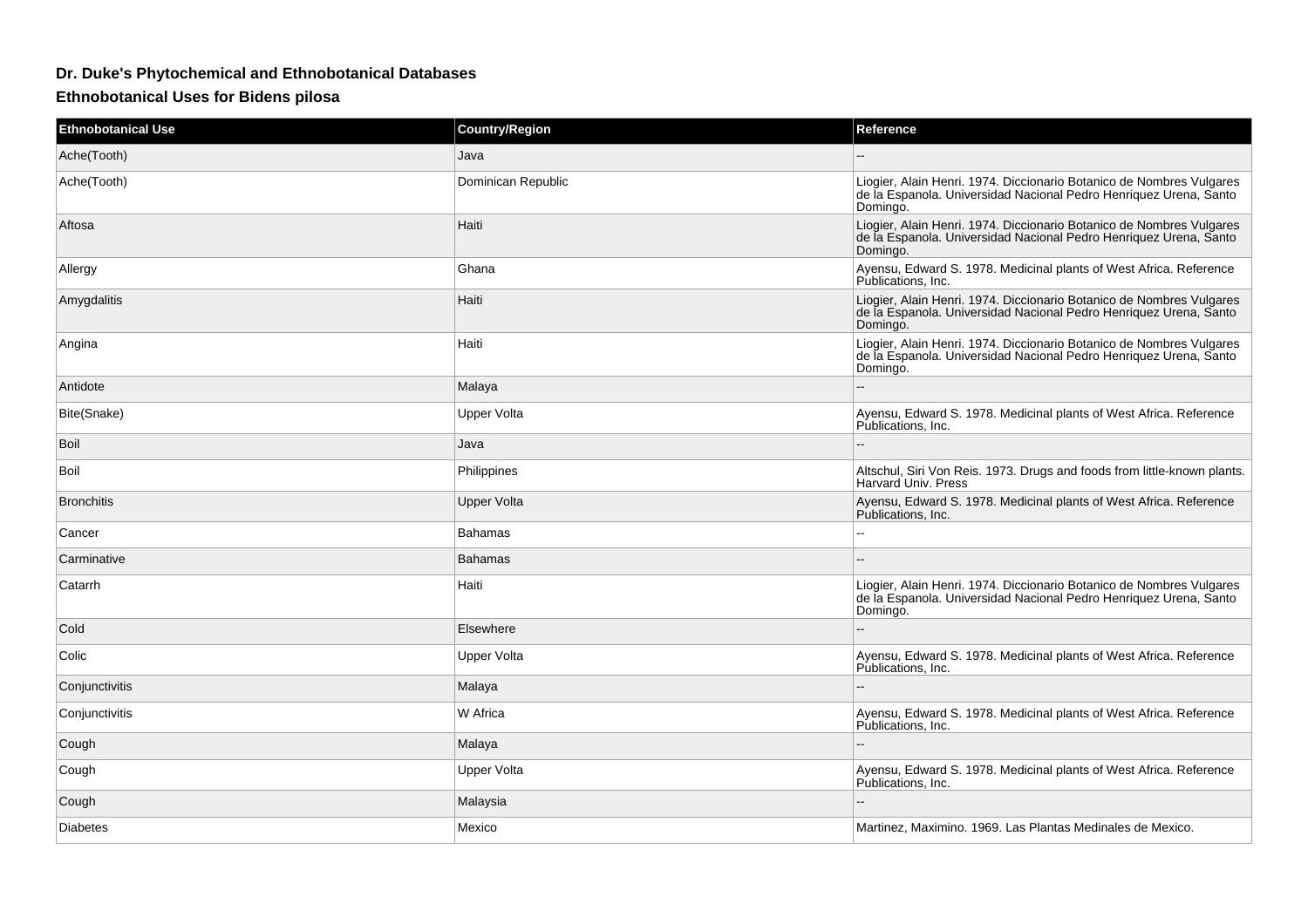| <b>Ethnobotanical Use</b> | <b>Country/Region</b> | Reference                                                                                                                                             |
|---------------------------|-----------------------|-------------------------------------------------------------------------------------------------------------------------------------------------------|
| <b>Diabetes</b>           | Haiti                 | Liogier, Alain Henri. 1974. Diccionario Botanico de Nombres Vulgares<br>de la Espanola. Universidad Nacional Pedro Henriquez Urena, Santo<br>Domingo. |
| Diarrhea                  | <b>Upper Volta</b>    | Ayensu, Edward S. 1978. Medicinal plants of West Africa. Reference<br>Publications, Inc.                                                              |
| Diuretic                  | Dominican Republic    | Liogier, Alain Henri. 1974. Diccionario Botanico de Nombres Vulgares<br>de la Espanola. Universidad Nacional Pedro Henriquez Urena, Santo<br>Domingo. |
| Diuretic                  | Mexico                | Martinez, Maximino. 1969. Las Plantas Medinales de Mexico.                                                                                            |
| Diuretic                  | <b>Bahamas</b>        |                                                                                                                                                       |
| Dysentery                 | Venezuela             | Pittier, H. 1926. Manual de las Plantas Usuales de Venezuela.<br>Litografia del Comercio, Caracas, Venezuela.                                         |
| Dysentery                 | Tanzania              | Ayensu, Edward S. 1978. Medicinal plants of West Africa. Reference<br>Publications, Inc.                                                              |
| Ear                       | Ghana                 | Ayensu, Edward S. 1978. Medicinal plants of West Africa. Reference<br>Publications, Inc.                                                              |
| Emmenagogue               | Dominican Republic    | Liogier, Alain Henri. 1974. Diccionario Botanico de Nombres Vulgares<br>de la Espanola. Universidad Nacional Pedro Henriquez Urena, Santo<br>Domingo. |
| Eye                       | Dominica              | Altschul, Siri Von Reis. 1973. Drugs and foods from little-known plants.<br>Harvard Univ. Press                                                       |
| Eye                       | Ghana                 | Ayensu, Edward S. 1978. Medicinal plants of West Africa. Reference<br>Publications, Inc.                                                              |
| Fever                     | <b>Bahamas</b>        |                                                                                                                                                       |
| Food-Poison               | Tonga                 |                                                                                                                                                       |
| Heat rash                 | <b>Bahamas</b>        |                                                                                                                                                       |
| Inflammation              | Africa                | Ayensu, Edward S. 1978. Medicinal plants of West Africa. Reference<br>Publications, Inc.                                                              |
| Intestine                 | Upper Volta           | Ayensu, Edward S. 1978. Medicinal plants of West Africa. Reference<br>Publications, Inc.                                                              |
| Intoxicant                | Philippines           | $\overline{a}$                                                                                                                                        |
| Itch                      | <b>Bahamas</b>        | $\sim$ $\sim$                                                                                                                                         |
| Lactogogue                | Dominican Republic    | Liogier, Alain Henri. 1974. Diccionario Botanico de Nombres Vulgares<br>de la Espanola. Universidad Nacional Pedro Henriquez Urena, Santo<br>Domingo. |
| Liqueur                   | Elsewhere             |                                                                                                                                                       |
| Liver                     | Elsewhere             | $\sim$                                                                                                                                                |
| Magic                     | Newguinea(Dani)       |                                                                                                                                                       |
| Pectoral                  | Mexico                | Martinez, Maximino. 1969. Las Plantas Medinales de Mexico.                                                                                            |